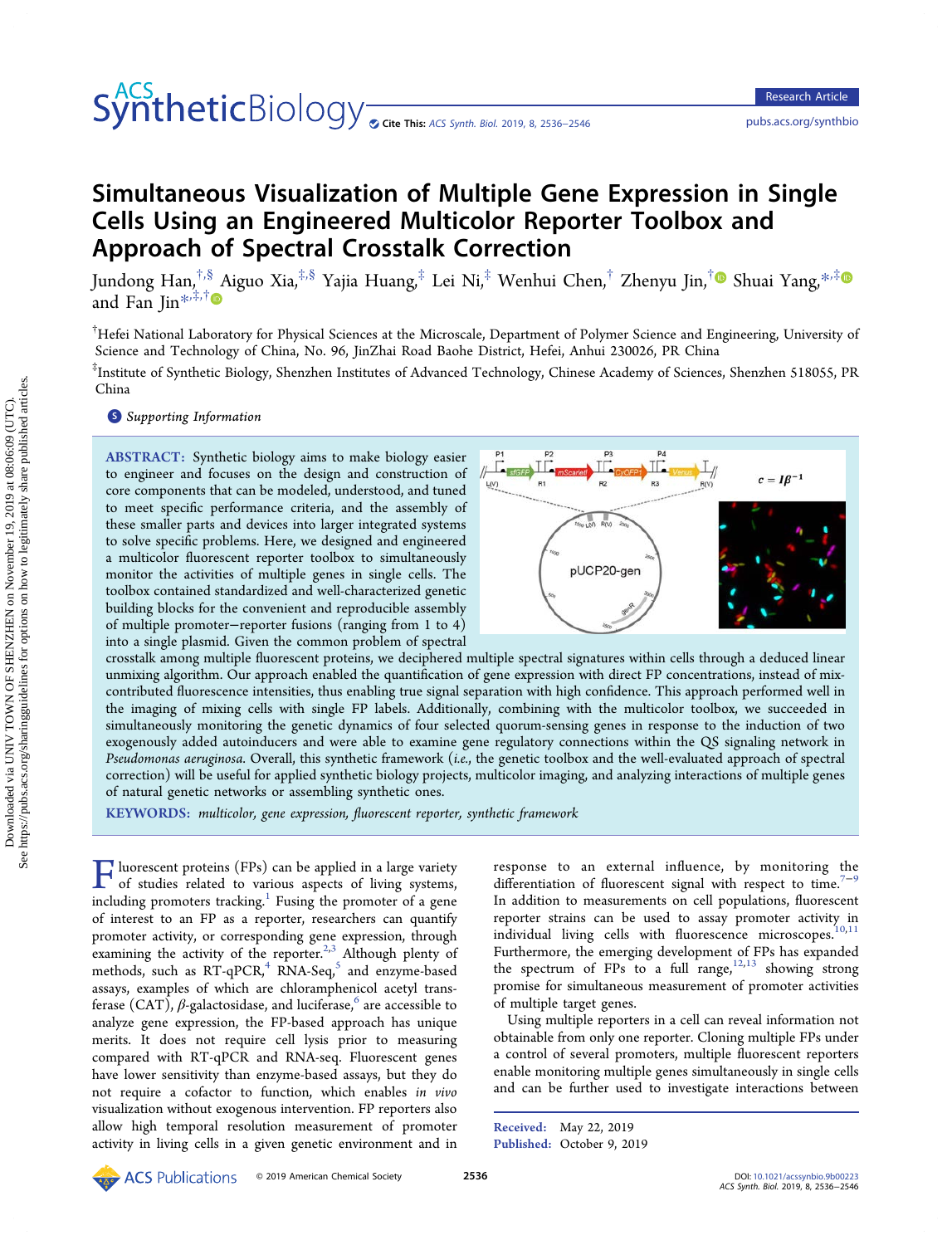<span id="page-1-0"></span>



Figure 1. Design and construction of a multicolor fluorescent reporter toolbox. (a) The toolbox contained three modules, including backbone, promoter, and fluorescent reporter modules. The basic DNA parts of the toolbox were flanked with different prefixes and suffixes (L1, L2, L3, L4, L(V), R1, R2, R3, and R(V)) for the assembly of multiple promoter−reporter fusions into the backbone, where the adjacent fragments sharing terminal sequence overlaps can be jointed into a covalently sealed DNA molecule. P1−P4 represent hypothetical promoters. (b) One can construct a biosensor with multiple promoter−reporter fusions ranging from one to four color(s) using our toolbox in a single assembly reaction. An example given in the amplification picture showed the structure of a two-color gene reporter.

natural genes, or to facilitate the "debugging" of biologically engineered genetic networks. However, the application of multiple FPs for live cell imaging have been hindered by various factors. Most prominently, broad excitation and emission spectra of FPs results in spectral crosstalk among them,  $12,14$  $12,14$  limiting the ability to distinguish one signal from another with any confidence. Classically, color separation of fluorescence emission can be achieved by choosing a set of optical bandpass filters that select different parts of the emission signals.<sup>[10](#page-9-0)</sup> Such an approach is ideal if the emission spectra of the different FPs do not overlap in the selected wavelength ranges, and is suitable for two distinct FPs, such as GFP and RFP. However, in systems where three or more FPs are used, spectral crosstalk can be difficult eliminate by purely physical means.[15](#page-9-0)−[17](#page-9-0) Notably, even a very small spectral crosstalk between two reporters would show up as a very strong correlation signature.<sup>[15](#page-9-0)</sup> To solve this problem, several approaches for crosstalk correction have been used to enhance spectral resolution in fluorescence microscopy.[18](#page-9-0)−[22](#page-9-0) However, the slow image acquisition and the need for specialized hardware and software, respectively, for spectral scans and subsequent data processing limited the widespread use of these

methods. Thus, what is needed is an easy-to-use approach to correct the spectral crosstalk.

Here, in this study, we first described a plasmid-based platform for design and building a multicolor fluorescent reporter toolbox using synthetic biology techniques, which can be used to assemble and form a multicolor reporter (ranging from 1 to 4) as required in a single step. We then attempted to tackle the spectral crosstalk issues of five chosen FPs. The true challenge in spectral crosstalk correction of multicolor fluorescent reporters is the ability to separate the fluorescence contribution from multiple FPs. We distinguished each signal through a deduced linear unmixing algorithm based on the finding that the measured fluorescence of one specific channel is a linear spectral mixing of multiple FPs. Our established approach is versatile and easy to implement without any specialized hardware or extensive data processing. We obtained absolute FP concentrations of each pixel of the corresponding original fluorescent images using simple linear algebra, and quantified the levels of gene expression with direct FP concentrations, hence enabling true signal separation. Mixing cells with single FP labels, our correction approach performed well, yielding little or no signal from the other spectral signatures, indicated by the fact that each cell was clearly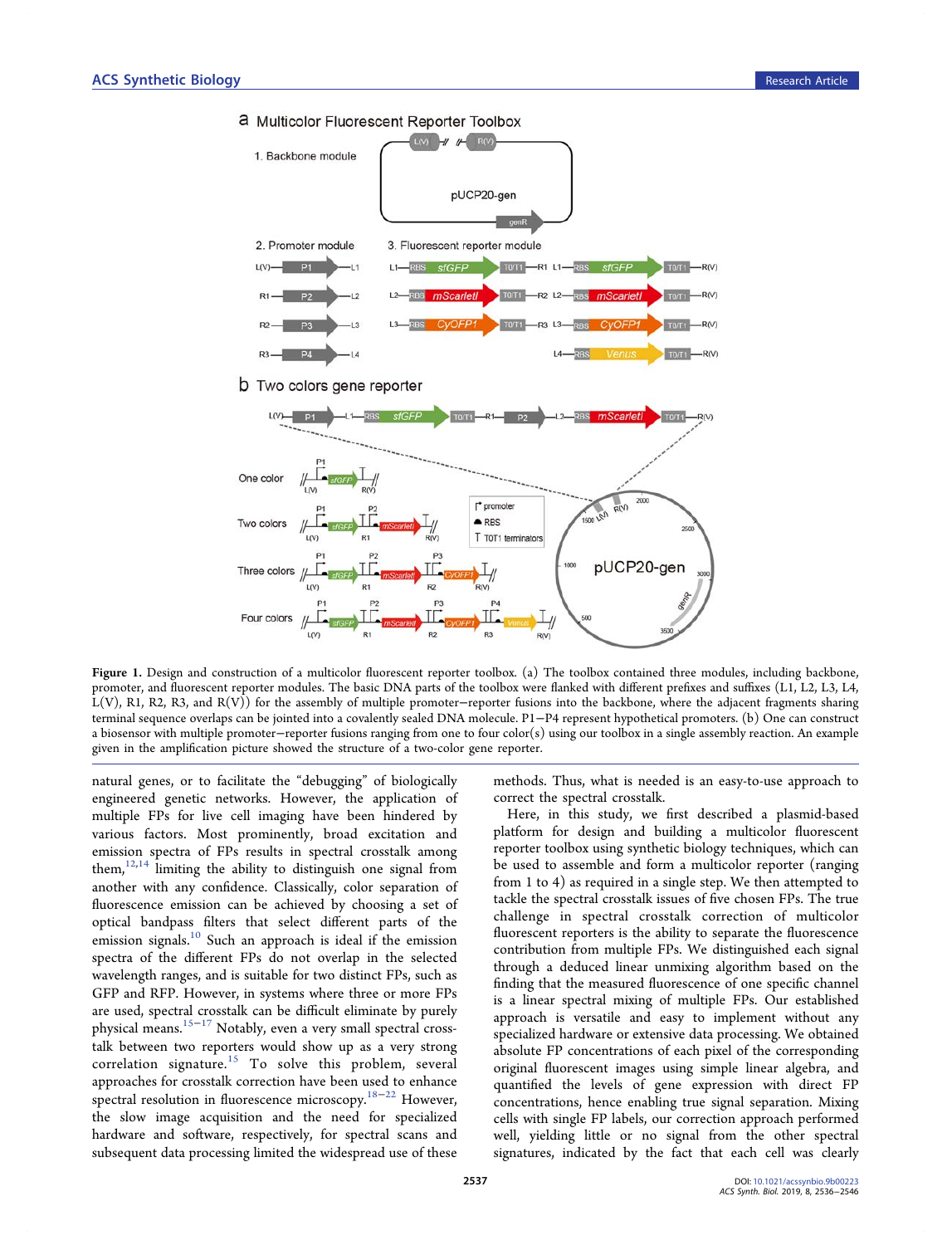<span id="page-2-0"></span>

Figure 2. Spectral crosstalk among FPs. (a,b) The excitation and emission spectrum of five FPs (sfGFP, Venus, CyOFP1, mScarletI, and smURFP). The five filter sets indicated by color parts in (a) and (b) corresponded to GFP, YFP, OFP, RFP, and IRFP fluorescent channels, respectively. (c,d) The fluorescence data of purified sfGFP and CyOFP1 in all five fluorescent channels, respectively. This data showed the substantial crosstalk of sfGFP or CyOFP1 fluorescence into other channels. The fluorescence and the concentration of each FP in all channels exhibited an excellent lineal relationship, implying that the measured fluorescence of one specific fluorescent channel is a linear spectral mixing (data of other FPs were displayed in [Figure S1\)](http://pubs.acs.org/doi/suppl/10.1021/acssynbio.9b00223/suppl_file/sb9b00223_si_001.pdf).

defined as being either labeled or not labeled. Finally, we constructed a four-color fluorescent reporter using our newly developed toolbox to examine the genetic activities of four quorum-sensing (QS) related genes in Pseudomonas aeruginosa as a demonstration. We made corrections for the fluorescent images in different fluorescent channels to separate signals using our approach, and performed further analyses to examine gene regulatory connections, and obtained consistent results with previous studies.

# ■ RESULTS

Construction of Multicolor Fluorescent Reporter Toolbox. The basic design principle here is that the toolbox has the capability of providing a collection of interchangeable parts for the standardized work easily. To address this, we designed and built the multicolor fluorescent reporter toolbox with three modules, including backbone, promoter, and fluorescent reporter module [\(Figure 1](#page-1-0)a). The DNA fragments of these three modules can be assembled to form a biosensor with multiple promoter−reporter fusions (ranging from 1 to 4) as required using the Gibson assembly method.

We employed an empty integrative vector, pUCP20-gen, as the backbone, which was constructed by replacing the original carbenicillin resistance cassettes of  $pUCP20^{24}$  $pUCP20^{24}$  $pUCP20^{24}$  with gentamicin resistance markers. The replacement can enhance the utility and stability of the vectors in P. aeruginosa that are inherently resistant to many of the antimicrobial markers except for gentamicin.<sup>[25](#page-9-0)</sup> The backbone was linearized and flanked with a prefix  $(L(V))$  and suffix  $(R(V))$  by PCR. For the design of reporter modules, we chose four fast maturing, monomeric FPs:  $sfGFP<sub>1</sub><sup>26</sup>$  $sfGFP<sub>1</sub><sup>26</sup>$  $sfGFP<sub>1</sub><sup>26</sup>$  mScarletI<sub>1</sub><sup>27</sup> CyOFP1<sub>1</sub><sup>[28](#page-9-0)</sup> and Venus<sub>1</sub><sup>29,[30](#page-10-0)</sup> and each gene of these FPs was arranged between an optimized ribosomal binding site  $RBSII<sup>31</sup>$  $RBSII<sup>31</sup>$  $RBSII<sup>31</sup>$  and two strong consecutive transcriptional terminators  $TOT1^{32}$  as the basic construct. The same RBS of different fluorescent genes ensured the fusions that were transcribed under the control of the fused promoter but translated independently of the promoter sequences. The added strong terminators can efficiently eliminate transcriptional interference to isolate the four open reading frames (ORFs) (i.e., fusions of promoters and fluorescent reporter genes) by preventing undesired read-through transcription effect from other operons. The basic reporter blocks were flanked with different prefixes (L1, L2, L3, and L4) and suffixes (R1, R2, R3, and R4) for the fusions of multiple promoter− reporter systems. The promoter module consisted of amplified promoters with the prefixes  $(L(V), R1, R2, and R3)$  and suffixes (L1, L2, L3, and L4) compatible with the backbone and the fluorescent reporter module, which enabled the assembly of different DNA fragments of these three modules.

In our design, the prefixes and suffixes, which were generated from random sequences and added by PCR through the design of PCR primers, resulted in the DNA fragments that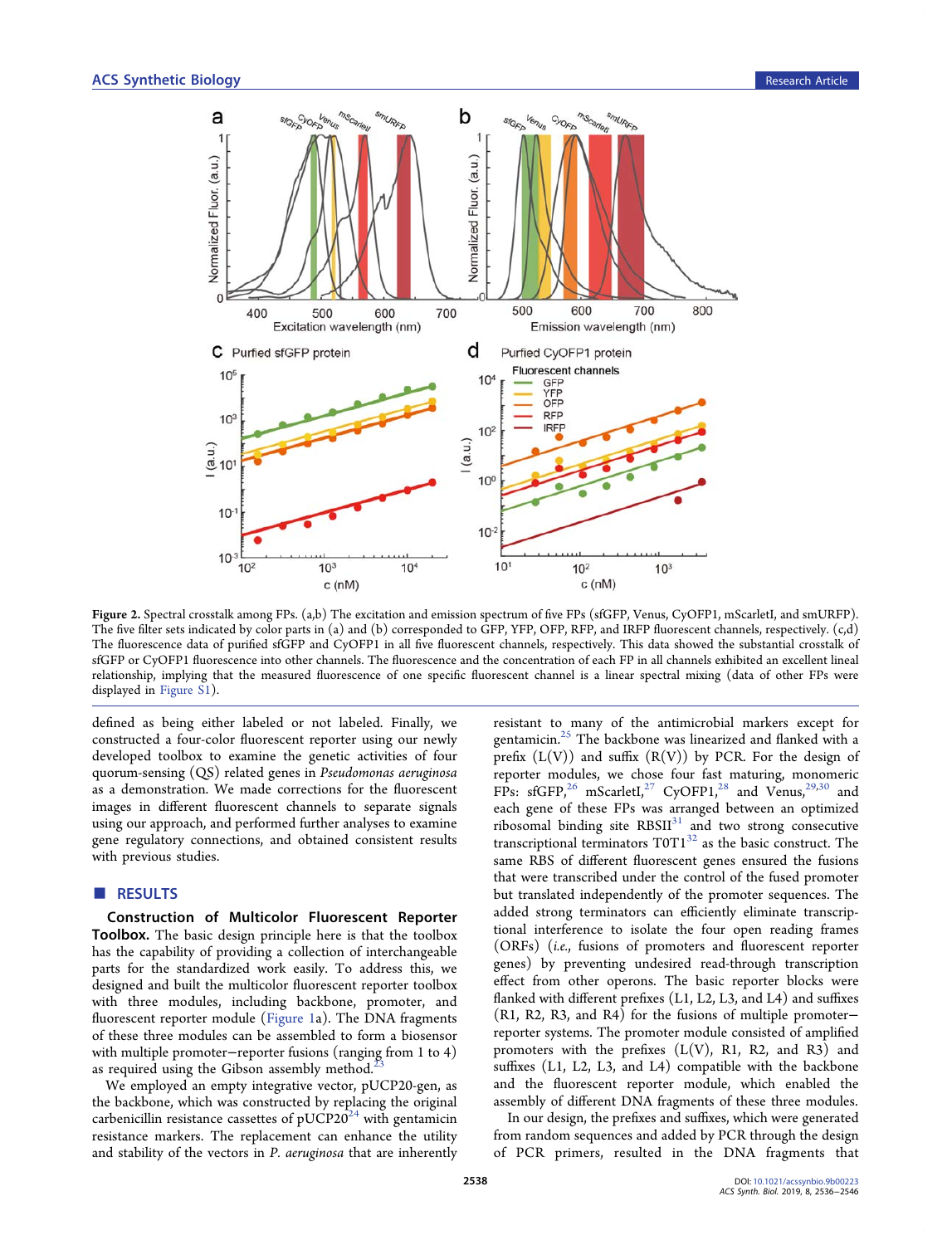<span id="page-3-0"></span>

Figure 3. Signal separation of mixed cells with single labels. (a) Gene maps of each single promoter−reporter fusion. The five FP genes, sf GFP, Venus, CyOFP1, mScarletI, and smURFP, were expressed under the control of a series of strong constitutive promoters, J23100, J23102, J23104, PA1, and PA1/O4/O3. Five groups of cells, each of which expressed only a single FP, were mixed for imaging. (b−f) The converted concentration images of each FP were represented after spectral correction using our approach, where the expression levels were pseudocolored (green, yellow, cyan, red, and purple for sfGFP, Venus, CyOFP1, mScarletI, and smURFP). That the cells in each image were clearly defined as being labeled or not labeled showed good performance of our correction approach of spectral crosstalk. (g) Merged image of (b−f). Scale bar, 5 μm.

overlapped in sequence by ∼25 bases. The adjacent DNA fragments sharing terminal sequence overlaps can be joined into a covalently sealed molecule in a single Gibson reaction.<sup>[23](#page-9-0)</sup> Taking two-color fluorescent reporters as an example, four DNA fragments with overlaps of prefixes and suffixes, including P1 promoter module, sf GFP module, P2 promoter module, mScarletI module, were sequentially joined into the linearized vector backbone pUCP20-gen to implement integrated two-color reporter plasmids using Gibson assembly.<sup>[23](#page-9-0)</sup> Using a similar approach, a biosensor with multiple promoter−reporter fusions ranging from one to four  $color(s)$  can be easily assembled from DNA fragments with different prefixes and suffixes of our toolbox ([Figure 1](#page-1-0)b, inserted panel).

Correction for Spectral Crosstalk among Five FPs. Apart from the four aforementioned FPs, we introduced a red FP, smURFP,<sup>[33](#page-10-0)</sup> to expand fluorescence spectra to near-infrared ([Figure 2](#page-2-0)a). smURFP was not involved in the design of multicolor fluorescent reporter toolboxes but used for labeling cells and segmentation of cells in the following study. [Figure 2](#page-2-0)a and [2](#page-2-0)b represented the excitation and emission spectra of sfGFP, Venus, CyOFP1, mScarletI, and smURFP. We customized five sets of fluorescent filters for the excitation and collection of the fluorescent light of these five FPs, which were indicated by color parts in the excitation and emission spectra. The five filter sets corresponded to GFP, YFP, OFP, RFP, and IRFP fluorescent channels as the natural channel for

sfGFP, Venus, CyOFP1, mScarletI, and smURFP, respectively. For instance, GFP channel is the natural channel of sfGFP, and other channels, YFP, OFP, RFP, and IRFP channels, are named the crosstalk channels of sfGFP. The spectral patterns in [Figure 2](#page-2-0)a and [2](#page-2-0)b demonstrated considerable spectral crosstalk; that is, a single excitation wavelength can excite more than one FP, and also the fluorescence collected from each customized filter contained intensity that were emitted by more than a single FP. We have made an appropriate choice of fluorescent filters to minimize the microscope spectral crosstalk, but cannot achieve a clean separation of the synchronous fluorescence signals from all five FPs due to close spectral overlap among them.

In order to check and correct for spectral crosstalk between FPs, we constructed plasmids containing each individual FP gene expressed on a pBAD promoter for purification (see [Methods](#page-7-0)). Each purified FP was diluted to different concentrations, and its fluorescence was measured in all five fluorescent channels. We representatively demonstrated the purified protein of sfGFP plotted with its fluorescence and the corresponding concentration in all five fluorescent channels in [Figure 2](#page-2-0)c. The results showed the substantial crosstalk of sfGFP fluorescence into the YFP and OFP channel, which had a magnitude close to 20% and 10% of the detection level in its natural channel (GFP channel). In comparison, the crosstalk of sfGFP into the RFP channel was low to 0.06‰, and the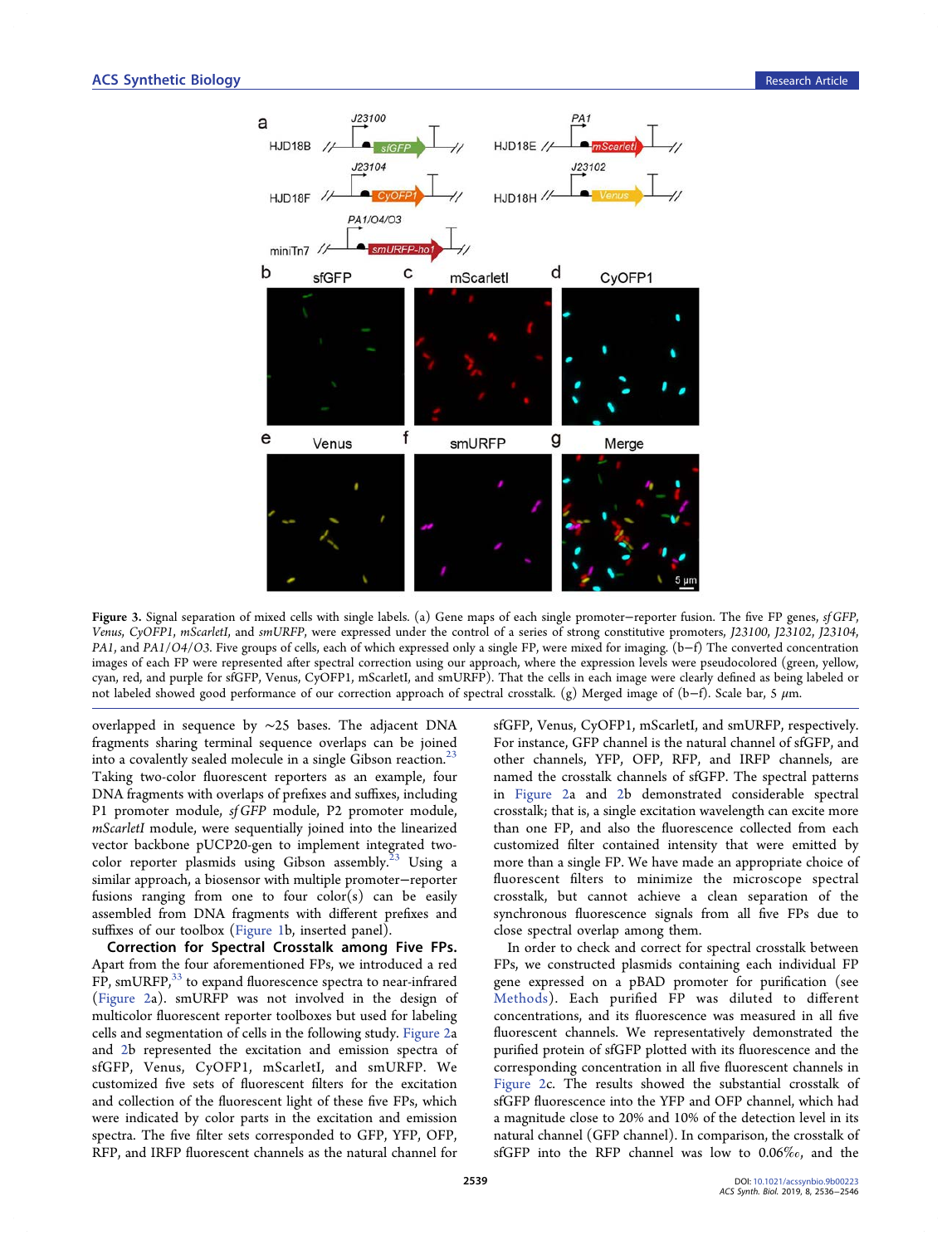<span id="page-4-0"></span>

Figure 4. Simultaneous monitoring of gene expression of four quorum-sensing genes in Pseudomonas aeruginosa. (a) The promoter regions of lasI, rhlI, lasR, and rhlR fused to reporter genes of sf GFP, mScarletI, cyOFP1, and Venus were assembled into pUCP20-gen using our newly developed toolbox. smURFP were introduced under the control of PA1/O4/O3 for labeling cells and segmentation. Cells of JP2 (lasI and rhII double mutations) harboring the reporter were cultured under the induction of C4-HSL and C12-HSL signal molecules  $(80 \,\mu\text{M})$ . Expression of the four QS genes were tracked in a growing microcolony with time-lapse microscopy. (b) Time-lapse images of each FP concentration distribution in a growing single-layer microcolony. Scale bar, 5  $\mu$ m.

crosstalk into the IRFP channel was undetectable in our filter set. Combining with the fluorescent data of four other purified FPs, we further confirmed the spectral crosstalk [\(Figure 2](#page-2-0)d and [Figure S1\)](http://pubs.acs.org/doi/suppl/10.1021/acssynbio.9b00223/suppl_file/sb9b00223_si_001.pdf). Moreover, we found that the fluorescence and the concentration of each FP in its natural channel as well as other crosstalk channels exhibited a very good linear relationship, which implied that the measured fluorescence of one specific channel is a linear spectral mixing. Particularly, in our system, the linearly mixed fluorescence contained simultaneous emission of the five FPs; the measured fluorescence,  $I_{j}$ , (the subscripts,  $j = a$ , ...,  $e$ , refer to GFP, YFP, OFP, RFP, and IRFP channels, respectively), of any channel can be expressed as

$$
\begin{bmatrix}\nI_{a1} & \beta_{b1} & \beta_{c1} & \beta_{d1} & \beta_{e1} \\
\beta_{a2} & \beta_{b2} & \beta_{c2} & \beta_{d2} & \beta_{e2} \\
\beta_{a3} & \beta_{b3} & \beta_{c3} & \beta_{d3} & \beta_{e3} \\
\beta_{a4} & \beta_{b4} & \beta_{c4} & \beta_{d4} & \beta_{e4} \\
\beta_{a5} & \beta_{b5} & \beta_{c5} & \beta_{d5} & \beta_{e5}\n\end{bmatrix}
$$
\n(1)

The subscripts  $(k = 1, ..., 5)$  of protein concentration  $c_k$ represent FPs of sfGFP, Venus, CyOFP1, mScarletI, and smURFP, respectively.  $\beta_{ik}$  is the weighting coefficient of the FP  $k$  in the fluorescent channel  $j$ , which was achieved by linearly fitting the slopes of fluorescence intensities to protein concentrations. Note that  $\beta_{jk}$  is dependent on the choice of filters. We listed the measured matrix value of our microscope setup in [Table 2.](#page-8-0)

Given a certain fluorescent channel, such as GFP channel, the measured fluorescence  $I_a$  was described as

$$
I_a = c_1 \beta_{a1} + c_2 \beta_{a2} + c_3 \beta_{a3} + c_4 \beta_{a4} + c_5 \beta_{a5}
$$
 (2)

A more general description can be written as

$$
\mathbf{I} = \mathbf{c}\boldsymbol{\beta} \tag{3}
$$

The measured fluorescence I was first normalized with respect to the exposure time and excitation laser intensity. Because the weighting matrix  $\beta$  was experimentally measured from the purified FP solution, we then corrected I by the ratio of the height of bacterial cells to the z-position of imaging of purified FP solution (see [Methods\)](#page-7-0). Finally, we can solve the concentration matrix c through linear algebra:

$$
\mathbf{c} = \mathbf{I} \boldsymbol{\beta}^{-1} \tag{4}
$$

where  $\beta^{-1}$  is the inverse matrix of  $\beta$ . The elements of matrix c are the concentrations of each of the FPs in cells that have independence of each other, which allows for distinguishing one signal from another, enabling correction of the spectral crosstalk.

Distinguishing Five Colors in Single Images. In order to determine if we could distinguish multiple fluorescent entities from the same image using our correction approach, we mixed five groups of cells after they were individually transformed with a plasmid encoding sfGFP, Venus, CyOFP1,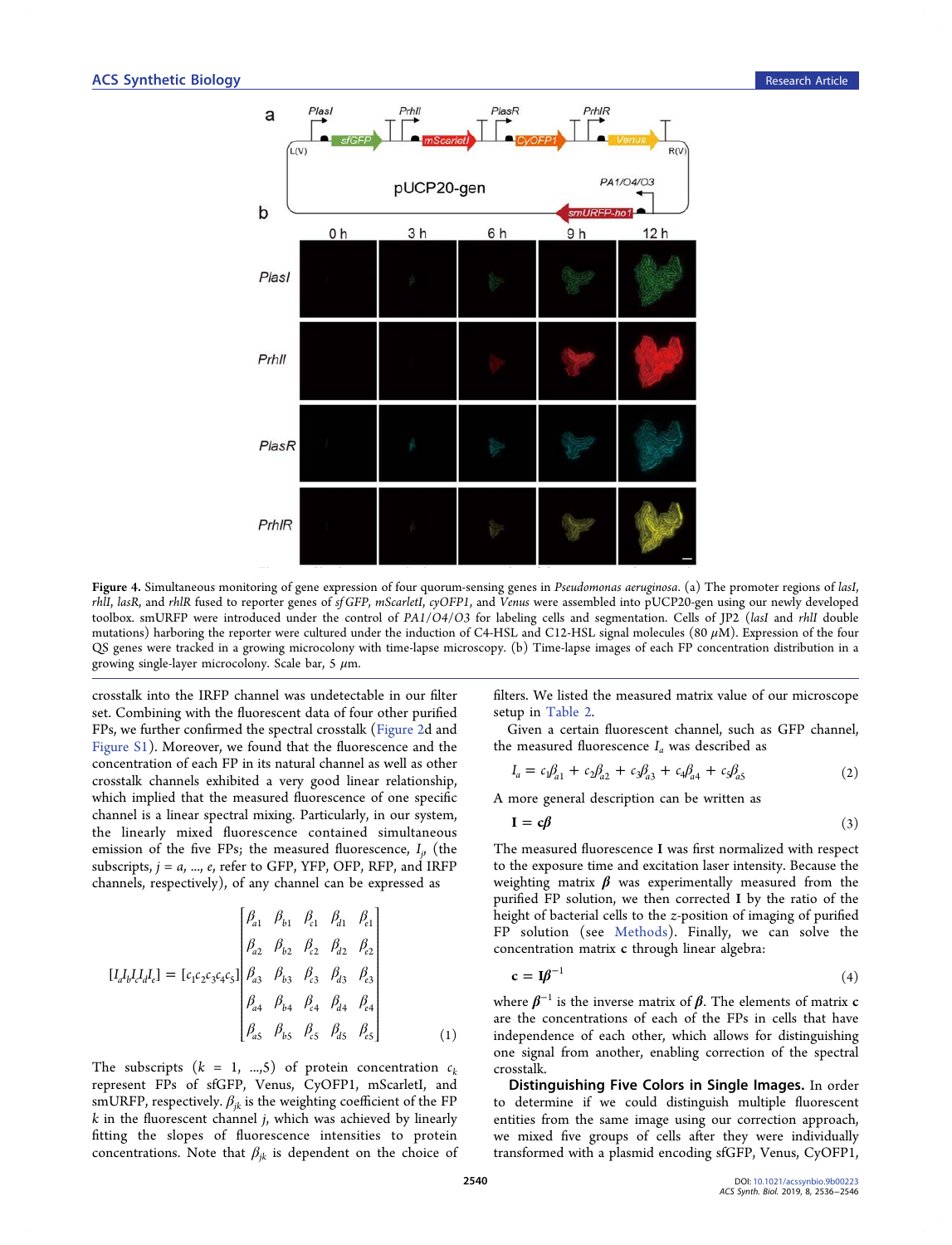<span id="page-5-0"></span>

Figure 5. Analysis of genetic activities of four quorum-sensing genes. (a) Average expression levels of each quorum-sensing gene after an induction of 12 h. Error bars depict standard deviations. (b) Dynamics of gene expression. The four selected QS genes were all upregulated in response to the exogenously added autoinducers. Black dots represent the average FP concentrations of single cells at the indicated time points, and lines are the smooth data. (c) Correlations of gene expression between pairs of the four quorum-sensing genes to examine regulatory connections.

mScarletI, or smURFP, so that cells of each strain would express only a single FP. The expression of each FP was under the control of a series of strong constitutive promoters, such as J23100, J23104, J23102 (IGEM, biobricks), PA1, and PA1/  $O4/O3^{34}$  $O4/O3^{34}$  $O4/O3^{34}$  ([Figure 3](#page-3-0)a). The strains carrying the respective plasmid were cultured under the same conditions and mixed for imaging in different fluorescent channels (see [Methods](#page-7-0)). The acquired fluorescent images were corrected for spectral crosstalk using our linear unmixing algorithm ([eq 4\)](#page-4-0). The fluorescent intensity of each pixel was analyzed to compute the corresponding FP concentration. The image of concentration information for each FP was created by displaying the computed concentration value of each pixel as an image, where the location of each pixel was the same with the fluorescence image. [Figure 3b](#page-3-0)−f displayed the converted concentration images of each FP when the expression levels were pseudocolored (green, yellow, cyan, red, and purple for sfGFP, Venus, CyOFP1, mScarletI, and smURFP, respectively), in which each cell was clearly defined as being either labeled or not labeled. This demo showed good performance

of our algorithm for the correction of spectral crosstalk. Additionally, we merged the five FP images ([Figure 3](#page-3-0)b−f) into a single image ([Figure 3](#page-3-0)g). The absence of pixels with overlapping colors, such as appearing yellow (the combination of red and green), cyan (the combination of red and yellow), or other colors with any combination of the mentioned five labeling pseudocolors, in the merged image showed there was little or no signal from the other spectral signatures. In contrast, the fluorescent channel images showed some of the cells with fluorescence in two or more fluorescent channels and obvious overlapping colors in the merged image, indicating the substantial spectral crosstalk of the standard channel fluorescence images [\(Figure S2\)](http://pubs.acs.org/doi/suppl/10.1021/acssynbio.9b00223/suppl_file/sb9b00223_si_001.pdf). Furthermore, we showed the inaccuracies caused by the spectral crosstalk informatively using a series of reporters, and found that using the fluorescent intensities to infer the corresponding promoter activities would lead to qualitatively erroneous results, and our established unmixing approach could correctly separate the mixed signals ([Figure S3](http://pubs.acs.org/doi/suppl/10.1021/acssynbio.9b00223/suppl_file/sb9b00223_si_001.pdf)). Taken together, these results validated the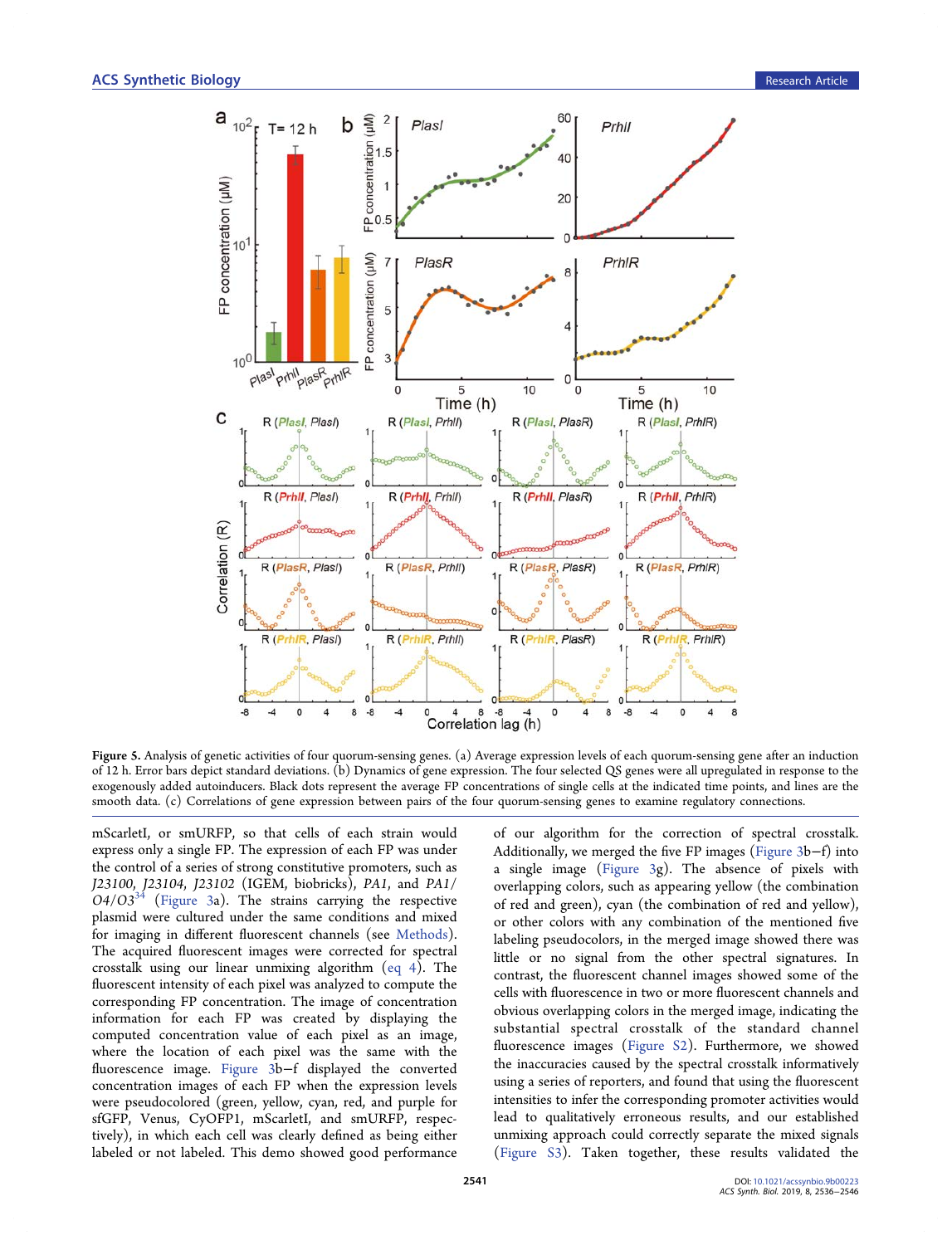

Figure 6. Construction of genealogical trees for growing cells. The genealogical tree in a growing microcolony contained the genetic activity of lasI (a), rhlI (b), lasR (c), and rhlR (d), as well as the growth information on single cells, which can be used for deep analysis.

capability and feasibility of our approach for separating emission signals of multiple FPs when used simultaneously.

Four-Color Reporter for Monitoring the Expression of Quorum-Sensing Genes. We further constructed a fourcolor fluorescent reporter using our newly developed toolbox to examine the genetic activities of four QS genes in P. aeruginosa, including lasI, rhlI, lasR, and rhlR, where the promoter regions of them controlled the fluorescent reporter genes of sf GFP, mScarletI, CyOFP1, and Venus, respectively. To ensure the response of the biosensor only in the presence of exogenously added autoinducers, N-butanoyl-L-homoserine lactone (C4-HSL) and N-(3-oxododecanoyl)-L-homoserine lactone (C12-HSL), we constructed and used strain PAO1 with *lasI* and *rhlI* double mutations (JP2) to exclude the partial effects caused by interference of the two known endogenous P. aeruginosa autoinducers directly synthesized by LasI and RhII (Figure  $S4$ ).<sup>[35](#page-10-0)</sup> We also introduced the smURFP under the control of a constitutive promoter PA1/O4/O3 as an internal control, also for labeling cells and segmentation [\(Figure 4](#page-4-0)a). We employed a protocol enabling seeding and growing cells on small agarose pads and imaging the resulting microcolonies.<sup>36</sup> Cells of JP2 carrying the biosensor were sandwiched between an agarose pad, made of 2% (wt/vol) agarose with FAB medium containing glutamate as carbon source and gentamycin to maintain the plasmid, and a cover glass, which allowed for a single layer of bacteria to form, further enabling the measurement of single-cell gene expression dynamics. The FAB agarose pad was supplemented with C4-HSL (80  $\mu$ M) and C12-HSL (80  $\mu$ M) for induction, and we simultaneously tracked the expression of the four QS genes in a growing microcolony with time-lapse microscopy. The time-lapse fluorescent images of the multicolor gene reporters in different fluorescent channels were calculated for signal separation through the linear unmixing algorithm ([eq 4\)](#page-4-0). After the correction, we directly used protein concentration to characterize the gene expression level. We demonstrated the time-lapse distribution images of each FP concentrations in a single-layer microcolony during the induction [\(Figure 4b](#page-4-0)) and indicated the average expression levels at the point of 12 h by computing the corresponding FP concentration of single cells in the

microcolony ([Figure 5](#page-5-0)a). We showed that the four selected QS genes had low background expression levels in the  $3 \mu$ M range and had little response under the conditions of the absence of inducers ([Figure S4\)](http://pubs.acs.org/doi/suppl/10.1021/acssynbio.9b00223/suppl_file/sb9b00223_si_001.pdf). In response to the exogenously added autoinducers, the four QS genes were all upregulated over time, especially for the expression of rhlI that increased more than 20-fold after 12 h, reaching to 60  $\mu$ M, while the concentrations of other three genes increased to lower than 10  $\mu$ M at this point ([Figure 5b](#page-5-0)). For comparison, we represented the expression dynamics of the four genes characterized by the original fluorescence intensities, which were computed from the standard fluorescent channel images, to show the inaccuracies caused by spectral crosstalk ([Figure S5\)](http://pubs.acs.org/doi/suppl/10.1021/acssynbio.9b00223/suppl_file/sb9b00223_si_001.pdf). We then calculated correlations of gene expression between pairs of the genes. For most of the cross correlations, the asymmetric shapes of them signified that gene regulatory interactions in the QS signaling cascade are context dependent, while the cross correlation between PlasI and PlasR was symmetric, indicating that the response of lasI and lasR to signals are almost synchronous ([Figure 5c](#page-5-0)). These data agreed well with the results of other studies.[37](#page-10-0)−[40](#page-10-0) We further reconstructed genealogical trees of the microcolony shown in Figure 6 using MATLAB codes developed by our lab. $41,42$  The genealogical trees contained the concentrations of each FP as well as the growth information on single cells in a growing microcolony, which can be used for deep analysis, such as the relationship of gene expression between mother cells and their offspring. In general, our multicolor reporter toolbox and approach for crosstalk correction was successful in monitoring expression of several genes simultaneously, further providing an imminent means by which we could reveal regulatory connections between genes.

# ■ DISCUSSION

In this study, we have designed and engineered a general chassis where multiple promoters can be easily fused to multiple FP genes on a single construct, and this synthetic biology framework could enable independent and simultaneous monitoring of multiple gene expression using FP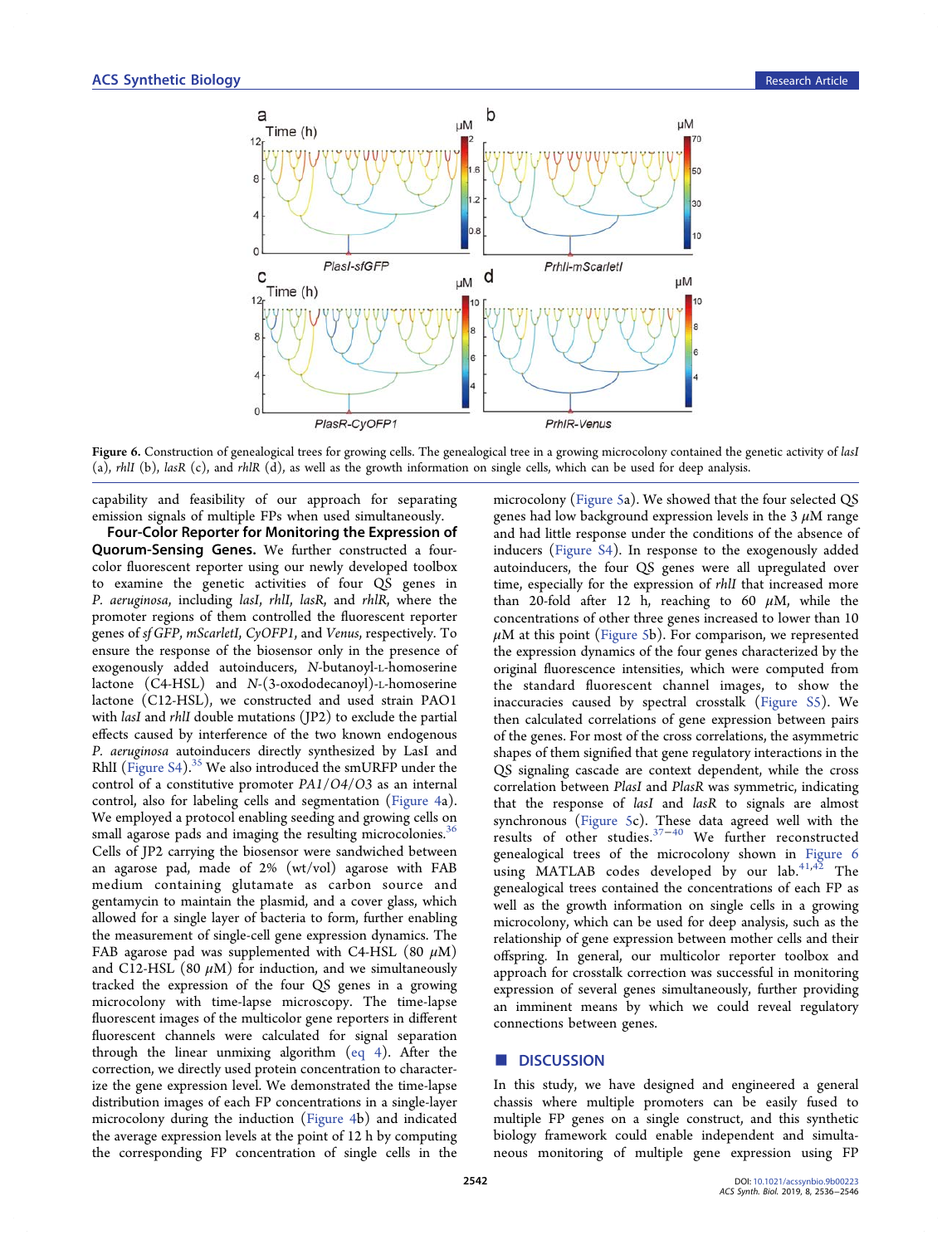<span id="page-7-0"></span>reporters. Since the application of multiple FPs for imaging of cells shares the common problem of spectral overlap, we tackled this issue through a deduced linear unmixing algorithm, and quantified the levels of gene expression with direct FP concentrations, thereby enabling true signal separation. We have tested the performance of our approach in the imaging of mixed cells with single FP labels or single cells with five-color labels, and it worked well on both. Conclusively, we have developed a genetic toolbox for measuring dynamic gene expression in single cells using multiple FPs on the same plasmid, and our approach for the correction of spectral crosstalk enabled distinguishing each independent signal from a mixed signal with high confidence.

A traditional fluorescent reporter often contains only one promoter−reporter fusion. When one study monitored two genes, each promoter was usually in separate plasmids.<sup>[21](#page-9-0)[,43](#page-10-0)</sup> However, the use of many backbones increased the complexity of the gene expression monitoring process since the plasmids with different replication origins may have different copy numbers, and cause different growth rates of cells due in part to additives such as antibiotics necessary to maintain plasmids, both of which could result in the difference in fluorescent intensity. Consequently, monitoring the expression of multiple genes using fluorescent reports in separate plasmids may introduce inaccuracies. By contrast, our multicolor toolbox addressed the defects, and could be a useful and convenient genetic toolkit to construct a single biosensor with multiple promoter−reporter fusions.

Our multicolor toolbox contains three essential modules: backbone regions, promoter sequences, and fluorescent reporter genes (including the RBSs and terminators). We put prefix and suffix sequences to each of those blocks so that replacement of any of them is feasible. The promoter of a gene of interest would be applicable for assembly by adding prefix and suffix sequences through the design of PCR primers. It is also possible to use other FP genes as reporters when necessary. It is worth noting that when introducing new FPs, the weighting matrix  $\beta$  should be remeasured. Furthermore, our toolbox may be adapted to other bacterial hosts by the replacement of backbones and optimization of codons. In combination with spectral correction, the synthetic framework has the ability of simultaneous tracking activities of several promoters from natural genes or components of synthetic networks in a broad range of bacterial species.

To study natural genetic networks, multicolor reporters can be constructed in the same way as the four-color reporter of QS genes presented in this study. The activity of one or more natural promoters can be monitored and quantified at the same time. Cells harboring the multicolor reporter could be measured for quantification of changes of promoter activity in various environmental conditions to determine a particular promoter activity state. In this way, our toolbox can be used to monitor and compare multiple context-sensitive natural promoter responses within the same regulatory network to further analyze interactions of multiple natural genes. Furthermore, the multicolor toolbox will facilitate the design and optimization of synthetic networks. Synthetic biology is incredibly nonlinear and less predictable.<sup>[44](#page-10-0)</sup> Hence, testing the modularity of specific parts of a synthetic network will enable the rational design of larger integrated systems. The characterization and interactions of engineered parts could be analyzed by inserting regulatory promoters into the framework to control expression of multiple FPs. Alternatively, monitoring

multiple promoters of an engineered network in this way can provide insight into internal variables of the system that would otherwise be unknown, such as characterization of a synthetic oscillator or a bistable genetic switch. $45,46$ 

Moreover, the demonstrated ability to separate signals of FPs with closely overlapping spectra now allows a large number of fluorescent probes to be coincidentally followed. Our approach of spectral correction will also be applicable in the studies of spatiotemporal protein dynamics within live bacterial cells, such as multicolor imaging of bacterial nucleoid and division proteins, $16$  in addition to the monitoring activities of multiple genes described in this study. The capability to simultaneously image multiple FPs offers obvious advantages, ranging from unique following of distinct cells in a mixed population by labeling cells individually, to distinguishable tracking promoters or intracellular components tagged with FPs in single cells. Generally, the approach made substantial progress in multicolor imaging, thereby providing a significant step to decipher the multifaceted combinations and interactions that simultaneously occur during the complex signaling cascades and cellular responses that underlie biological processes.

# ■ METHODS

Strains and Growth Conditions. Escherichia coli was propagated at 37 °C in Luria−Bertani (LB) broth or LB agar supplied with antibiotics. P. aeruginosa was grown on LB agar plates at 37 °C overnight, and one monoclonal colony was inoculated into a 5 mL polystyrene culturing tube containing 1 mL of minimal medium (FAB) with 30 mM glutamate as the carbon resource. Then cubes were placed into a shaking incubator at 37 °C with 220 rpm. The culture media contained antibiotics for selection at each concentration: for E. coli, kanamycin at 30  $\mu$ g/mL, carbenicillin 100  $\mu$ g/mL, gentamicin 15  $\mu$ g/mL; for P. aeruginosa, carbenicillin at 300  $\mu$ g/mL and gentamicin at 30  $\mu$ g/mL. C4-HSL and C12-HSL (Sigma-Aldrich) were added to FAB medium or agarose pads with the final concentration of 80  $\mu$ M to induce the quorum-sensing of JP2-HJD17C cells.

BL21-DE3 with FP expression plasmid were cultured in 5 mL LB broth at 37 °C overnight as primary culture. The bacterial cultures were further diluted (1:100) in fresh LB medium to culture to the  $OD_{600}$  of 0.5. Expression of FP was induced by the addition of 0.5 mM IPTG, and the cells were then cultured for 4 h before harvest.

Plasmids and Strains Construction. The plasmids and bacterial strains in this study were listed in [Table S1,](http://pubs.acs.org/doi/suppl/10.1021/acssynbio.9b00223/suppl_file/sb9b00223_si_001.pdf) and the primers used were listed in [Table S2](http://pubs.acs.org/doi/suppl/10.1021/acssynbio.9b00223/suppl_file/sb9b00223_si_001.pdf). The coding sequences of FPs (sfGFP, mScarletI, CyOFP1, Venus, smURFP) were amplified by PCR and ligated to pET28a for purification. Then the plasmids (HJD13A, HJD13F, HJD13H, HJD13I, and HJD13J) were obtained and transformed to BL21-DE3. The plasmids, including HJD17C, HJD18B, HJD18E, HJD18F, and HJD18H, were constructed using our multicolor fluorescent reporter toolbox and introduced into P. aeruginosa or its mutants by electric transformation.

JP2 was obtained from wild-type PAO1 by knocking out the genes of lasI (PA1432) and rhlI (PA3476) using well-established protocols based on two-step allelic exchange.<sup>[47](#page-10-0)</sup> HJD14A and HJD14C were constructed for lasI and rhlI deletions. Mutants were confirmed by PCR and sequencing. Mini-Tn7 system used in this study was employed for inserting genes into the genome of P. aeruginosa.<sup>[32](#page-10-0)</sup>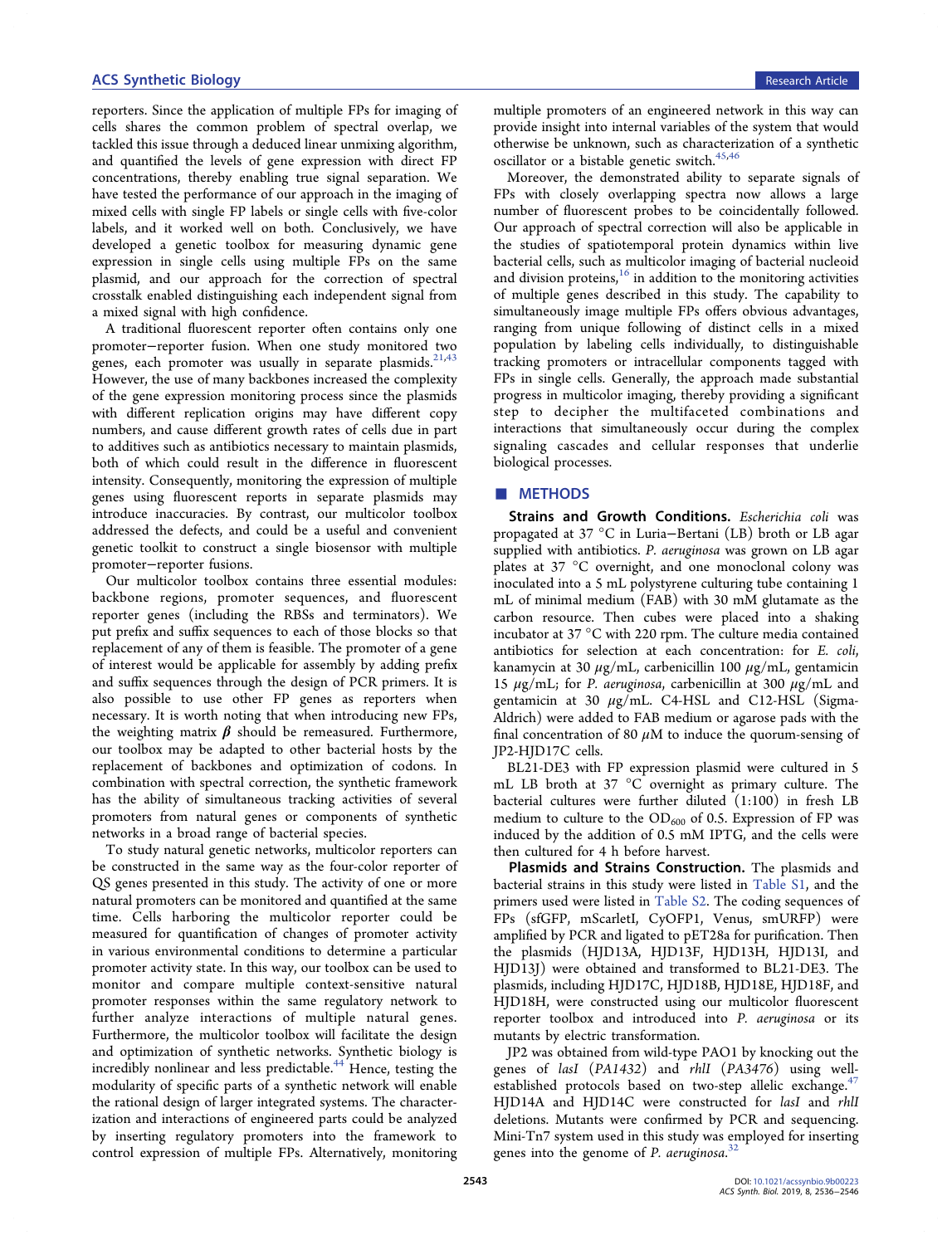<span id="page-8-0"></span>FP Purification. FP genes were expressed on a pBAD vector (HJD13A, HJD13F, HJD13H, HJD13I, HJD13J) with a polyhistidine tag on the C terminus. Cells were lysed using ultrasonication, and FPs were purified using Ni-NTA column (Invitrogen) purification. The purified FPs were eluted by adding the elution buffer (Sangon), and the absolute concentration was measured by the Pierce BCA Protein Assay Kit (ThermoFisher).

Microscopy. Fluorescent images were obtained using an invert fluorescent microscope (IX-71 Olympus) equipped with a 100 $\times$  oil objective (Olympus), an automated xy-stage (Ludl), and two sCMOS cameras (Zyla 4.2, Andor). A solid-state light source with tunable color bands (Lumencor Spectra X) and customized emission bandpass filters were respectively used for excitation and collecting fluorescent light, where the information on filters were included in Table 1. Note that

Table 1. Fluorescent Filters

| FP                                                                                                                                                                                | $s$ f $GFP$ | $CV$ OFP1 | Venus  | mScarletI | smURFP |  |  |  |
|-----------------------------------------------------------------------------------------------------------------------------------------------------------------------------------|-------------|-----------|--------|-----------|--------|--|--|--|
| excitation filter<br>(nm)                                                                                                                                                         | 488/10      | 488/10    | 520/5  | 567/15    | 632/22 |  |  |  |
| emission filter<br>(nm)                                                                                                                                                           | 520/28      | 583/22    | 542/20 | 631/36    | 680/42 |  |  |  |
| filter cube $a,b$                                                                                                                                                                 | cube 1      | cube 1    | cube 2 | cube 1    | cube 1 |  |  |  |
| <sup>a</sup> Filter cube 1: FF409/493/573/652 (Semrock), FF01-432/515/595/<br>730 (Semrock). <sup>b</sup> Filter cube 2: FF459/526/596 (Semrock), FF01-<br>475/543/702 (Semrock). |             |           |        |           |        |  |  |  |

the same light excited sfGFP and CyOFP1, but the emission lights were separately received into two cameras through the separation of a dichroic mirror 552 nm (Semrock). Microscope control was done with MATLAB (MathWorks) scripts interfacing with  $\mu$ Manager.<sup>[48](#page-10-0)</sup> Frame rate of acquired fluorescent images was dependent on bacterial density (5−15 min/frame), and exposure time was low (50−100 ms) to reduce photobleaching.

Time-Lapse Experiment. JP2 cells containing the plasmid HJD17C were grown overnight in FAB medium supplied with 30 mM glutamate and 30  $\mu$ g/mL gentamicin. The bacterial cultures were then diluted 100× into fresh FAB medium to culture to the  $OD_{600}$  of 0.6. The resultant cells were further suspended into fresh FAB to an OD<sub>600</sub> of ~0.02 for use. After loading the suspended cells on the top of an agarose pad (containing 30 mM glutamate, 30  $\mu$ g/mL gentamicin, 80  $\mu$ M C4-HSL and C12-HSL), the pad was flipped and transferred to an imaging dish.<sup>[36](#page-10-0)</sup> Time-lapse images were acquired at 30 min intervals in a 28 °C temperature-controlled chamber.

Fluorescence Characterization and Image Processing. Each purified FP solution was diluted to different concentrations of 0.03–20  $\mu$ M with PBS buffer, and added into a cover glass-bottom dish for the measurement of fluorescence. The intensities were measured in all five

fluorescent channels at the z-position of 80  $\mu$ m apart from the glass surface. The measured fluorescence was normalized with respect to the exposure time and excitation laser intensity. Each FP was plotted with the concentrations on the  $x$ -axis and the normalized intensities of different fluorescent channels on the y-axis for linear fitting, and the measured weighting matrix  $\beta$  of our setup was listed in Table 2.

The fluorescent microscopy images of bacterial cells were subjected to image segmentation and single-cell tracking using  $MATLAB$  programs developed by us.  $41,42$  In brief, image segmentation was done using images from the bright, constitutively expressed (PA1/O4/O3 promoter) smURFP. The edges of cells were detected using the Laplacian of Gaussian method. The background fluorescence was first corrected by the excitation image of a net coverslip, which allowed the direct reflection of a portion of excitation light to camera. Then, the fluorescent intensity of each pixel was calibrated by the ratio of the height of bacterial cells to the zposition of imaging of purified FP solution, both of which were determined using the z-axis scan of microscopy. We assumed that the thickness of FP solution is proportional to the fluorescence intensity when the thickness is small enough, and thus the intensity can be corrected by the height ratio. The corrected fluorescent intensity was finally analyzed to compute the corresponding FP concentration using [eq 4](#page-4-0). The gene expression level of single cells was determined directly by measuring averaged concentration values of the pixels enclosed by bacterial contours. The obtained concentration data are the absolute FP expression level, and allow for analysis and comparison of the results that are obtained from different microscope setups. Particularly, the height correction is not a necessary step if one is interested in looking at relative, rather than absolute, expression of the fluorescent proteins in the cells on a specific microscope. For the time-lapse correlation of gene expression in the QS experiment, we focused on the change of expression levels, and the differences of expression data between adjacent time points were calculated to perform correlations using the function "xcorr.m" in MATLAB R2018b.

## ■ ASSOCIATED CONTENT

#### **6** Supporting Information

The Supporting Information is available free of charge on the [ACS Publications website](http://pubs.acs.org) at DOI: [10.1021/acssyn](http://pubs.acs.org/doi/abs/10.1021/acssynbio.9b00223)[bio.9b00223](http://pubs.acs.org/doi/abs/10.1021/acssynbio.9b00223).

> Table S1: Bacterial strains and plasmids; Table S2: Oligonucleotides; Figure S1: Fluorescence characterization of purified FPs, mScarletI, Venus, and smURFP, in all fluorescent channels; Figure S2: Standard fluorescent images of mixed cells tagged with single FP in five fluorescent channels; Figure S3: Fluorescence inaccuracies caused by the spectral crosstalk among FPs; Figure S4: Genes of lasI, rhlI, lasR, and rhlR of JP2 cells

Table 2. Weighting Coefficient of Each FP in Different Fluorescent Channels

|             | channel               |                       |                       |                       |                       |  |  |
|-------------|-----------------------|-----------------------|-----------------------|-----------------------|-----------------------|--|--|
| FP          | <b>GFP</b>            | <b>YFP</b>            | OFP                   | <b>RFP</b>            | <b>IRFP</b>           |  |  |
| $s$ f $GFP$ | 1.67                  | 3.35                  | 0.18                  | $9.60 \times 10^{-5}$ |                       |  |  |
| Venus       | 1.72                  | 2.66                  | 0.46                  | $6.60 \times 10^{-4}$ | $9.80 \times 10^{-6}$ |  |  |
| $Cy$ OFP1   | $6.10 \times 10^{-3}$ | $4.60 \times 10^{-2}$ | 0.38                  | $2.6 \times 10^{-2}$  | $2.20 \times 10^{-4}$ |  |  |
| mScarletI   | $3.70 \times 10^{-2}$ | $6.00 \times 10^{-3}$ | 0.26                  | 0.73                  | $5.80 \times 10^{-3}$ |  |  |
| smURFP      | $2.70 \times 10^{-5}$ | $1.90 \times 10^{-5}$ | $2.10 \times 10^{-5}$ | $1.30 \times 10^{-5}$ | 0.17                  |  |  |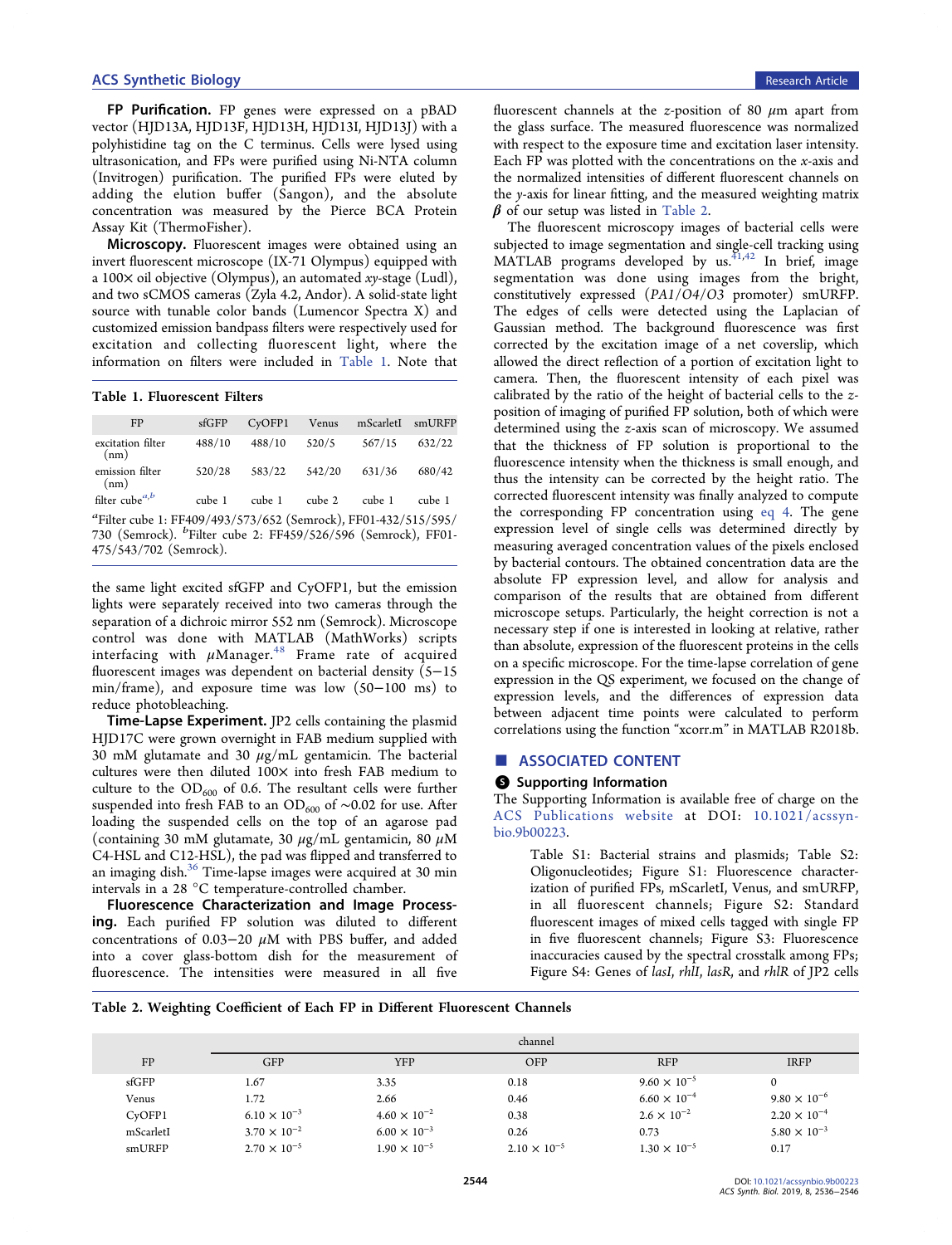<span id="page-9-0"></span>only respond to the exogenously added autoinducers; Figure S5: Expression dynamics of the four genes characterized by the original fluorescence intensities computed from standard fluorescent channel images [\(PDF](http://pubs.acs.org/doi/suppl/10.1021/acssynbio.9b00223/suppl_file/sb9b00223_si_001.pdf))

# ■ AUTHOR INFORMATION

# Corresponding Authors

\*Tel.: +86-551-6360-6925. Fax: +86-551-6360-6743. E-mail: [yssamber@mail.ustc.edu.cn](mailto:yssamber@mail.ustc.edu.cn) (S.Y.).

\*Tel.: +86-551-6360-6925. Fax: +86-551-6360-6743. E-mail: [fjinustc@ustc.edu.cn](mailto:fjinustc@ustc.edu.cn) (F.J.).

#### ORCID<sup>®</sup>

Zhenyu Jin: [0000-0003-2733-867X](http://orcid.org/0000-0003-2733-867X) Shuai Yang: [0000-0001-8325-4994](http://orcid.org/0000-0001-8325-4994) Fan Jin: [0000-0003-2313-0388](http://orcid.org/0000-0003-2313-0388)

# Author Contributions

 $\S$ Jundong Han and Aiguo Xia contributed equally to this article. We are responsible for performing the study as follows: conceptualization, Fan Jin; methodology, Jundong Han, Aiguo Xia, Shuai Yang, Zhenyu Jin; investigation, Jundong, Han, Aiguo Xia, Shuai Yang, Yajia Huang, Wenhui Chen, Lei Ni; writing (original draft), Shuai Yang; writing (review and editing), Shuai Yang, Fan Jin.

#### Notes

The authors declare no competing financial interest.

# ■ ACKNOWLEDGMENTS

The National Natural Science Foundation of China (21774117, 31700087, 31700745, and 31901028) and the Fundamental Research Funds for the Central Universities (WK3450000003) supported this work.

### ■ REFERENCES

(1) Chudakov, D. M., Matz, M. V., Lukyanov, S., and Lukyanov, K. A. (2010) Fluorescent Proteins and Their Applications in Imaging Living Cells and Tissues. Physiol. Rev. 90, 1103−1163.

(2) Chalfie, M., Tu, Y., Euskirchen, G., Ward, W. W., and Prasher, D. C. (1994) Green fluorescent protein as a marker for gene expression. Science 263, 802.

(3) Plautz, J. D., Day, R. N., Dailey, G. M., Welsh, S. B., Hall, J. C., Halpain, S., and Kay, S. A. (1996) Green fluorescent protein and its derivatives as versatile markers for gene expression in living Drosophila melanogaster, plant and mammalian cells. Gene 173, 83−87.

(4) Heid, C. A., Stevens, J., Livak, K. J., and Williams, P. M. (1996) Real time quantitative PCR. Genome Res. 6, 986−994.

(5) Ramsköld, D., Kavak, E., and Sandberg, R. (2012) How to analyze gene expression using RNA-sequencing data, in Next Generation Microarray Bioinformatics, pp 259−274, Springer.

(6) Pardy, K. (1993) Reporter Enzyme Assays, in Transgenesis Techniques: Principles and Protocols (Murphy, D., and Carter, D. A., Eds.), pp 419−424, Humana Press, Totowa, NJ.

(7) Zaslaver, A., Mayo, A. E., Rosenberg, R., Bashkin, P., Sberro, H., Tsalyuk, M., Surette, M. G., and Alon, U. (2004) Just-in-time transcription program in metabolic pathways. Nat. Genet. 36, 486− 491.

(8) Ronen, M., Rosenberg, R., Shraiman, B. I., and Alon, U. (2002) Assigning numbers to the arrows: parameterizing a gene regulation network by using accurate expression kinetics. Proc. Natl. Acad. Sci. U. S. A. 99, 10555−10560.

(9) Zaslaver, A., Bren, A., Ronen, M., Itzkovitz, S., Kikoin, I., Shavit, S., Liebermeister, W., Surette, M. G., and Alon, U. (2006) A comprehensive library of fluorescent transcriptional reporters for Escherichia coli. Nat. Methods 3, 623.

(10) Lichtman, J. W., and Conchello, J.-A. (2005) Fluorescence microscopy. Nat. Methods 2, 910.

(11) Ueno, T., and Nagano, T. (2011) Fluorescent probes for sensing and imaging. Nat. Methods 8, 642−645.

(12) Cranfill, P. J., Sell, B. R., Baird, M. A., Allen, J. R., Lavagnino, Z., de Gruiter, H. M., Kremers, G.-J., Davidson, M. W., Ustione, A., and Piston, D. W. (2016) Quantitative assessment of fluorescent proteins. Nat. Methods 13, 557.

(13) Dedecker, P., De Schryver, F. C., and Hofkens, J. (2013) Fluorescent proteins: shine on, you crazy diamond. J. Am. Chem. Soc. 135, 2387−2402.

(14) Shaner, N. C., Steinbach, P. A., and Tsien, R. Y. (2005) A guide to choosing fluorescent proteins. Nat. Methods 2, 905−909.

(15) Cox, R. S., Dunlop, M. J., and Elowitz, M. B. (2010) A synthetic three-color scaffold for monitoring genetic regulation and noise. J. Biol. Eng. 4, 10.

(16) Wu, F., Van Rijn, E., Van Schie, B. G. C., Keymer, J. E., and Dekker, C. (2015) Multi-color imaging of the bacterial nucleoid and division proteins with blue, orange, and near-infrared fluorescent proteins. Front. Microbiol. 6, 607.

(17) Zhang, C., Parrello, D., Brown, P. J. B., Wall, J. D., and Hu, Z. (2018) A novel whole-cell biosensor of Pseudomonas aeruginosa to monitor the expression of quorum sensing genes. Appl. Microbiol. Biotechnol. 102, 6023−6038.

(18) Lansford, R., Bearman, G. H., and Fraser, S. E. (2001) Resolution of multiple GFP color variants and dyes using two-photon microscopy and imaging spectroscopy. J. Biomed. Opt. 6, 311−318.

(19) Dickinson, M. E., Bearman, G., Tille, S., Lansford, R., and Fraser, S. E. (2001) Multi-spectral imaging and linear unmixing add a whole new dimension to laser scanning fluorescence microscopy. BioTechniques 31, 1272.

(20) Zimmermann, T., Rietdorf, J., Girod, A., Georget, V., and Pepperkok, R. (2002) Spectral imaging and linear un-mixing enables improved FRET efficiency with a novel GFP2−YFP FRET pair. FEBS Lett. 531, 245−249.

(21) Parrello, D., Mustin, C., Brie, D., Miron, S., and Billard, P. (2015) Multicolor Whole-Cell Bacterial Sensing Using a Synchronous Fluorescence Spectroscopy-Based Approach. PLoS One 10, No. e0122848.

(22) Xu, H., and Rice, B. W. (2009) In-vivo fluorescence imaging with a multivariate curve resolution spectral unmixing technique. J. Biomed. Opt. 14, 064011.

(23) Gibson, D. G., Young, L., Chuang, R.-Y., Venter, J. C., Hutchison, C. A., III, and Smith, H. O. (2009) Enzymatic assembly of DNA molecules up to several hundred kilobases. Nat. Methods 6, 343. (24) Schweizer, H. P. (1991) Escherichia-Pseudomonas shuttle

vectors derived from pUC18/19. Gene 97, 109−112. (25) West, S. E. H., Schweizer, H. P., Dall, C., Sample, A. K., and

Runyen-Janecky, L. J. (1994) Construction of improved Escherichia-Pseudomonas shuttle vectors derived from pUC18/19 and sequence of the region required for their replication in Pseudomonas aeruginosa. Gene 148, 81−86.

(26) Pedelacq, J.-D., Cabantous, S., Tran, T., Terwilliger, T. C., and Waldo, G. S. (2006) Engineering and characterization of a superfolder green fluorescent protein. Nat. Biotechnol. 24, 79−88.

(27) Bindels, D. S., Haarbosch, L., van Weeren, L., Postma, M., Wiese, K. E., Mastop, M., Aumonier, S., Gotthard, G., Royant, A., Hink, M. A., and Gadella, T. W. J., Jr (2017) mScarlet: a bright monomeric red fluorescent protein for cellular imaging. Nat. Methods 14, 53.

(28) Chu, J., Oh, Y., Sens, A., Ataie, N., Dana, H., Macklin, J. J., Laviv, T., Welf, E. S., Dean, K. M., Zhang, F., Kim, B. B., Tang, C. T., Hu, M., Baird, M. A., Davidson, M. W., Kay, M. A., Fiolka, R., Yasuda, R., Kim, D. S., Ng, H.-L., and Lin, M. Z. (2016) A bright cyanexcitable orange fluorescent protein facilitates dual-emission microscopy and enhances bioluminescence imaging in vivo. Nat. Biotechnol. 34, 760.

(29) Griesbeck, O., Baird, G. S., Campbell, R. E., Zacharias, D. A., and Tsien, R. Y. (2001) Reducing the environmental sensitivity of